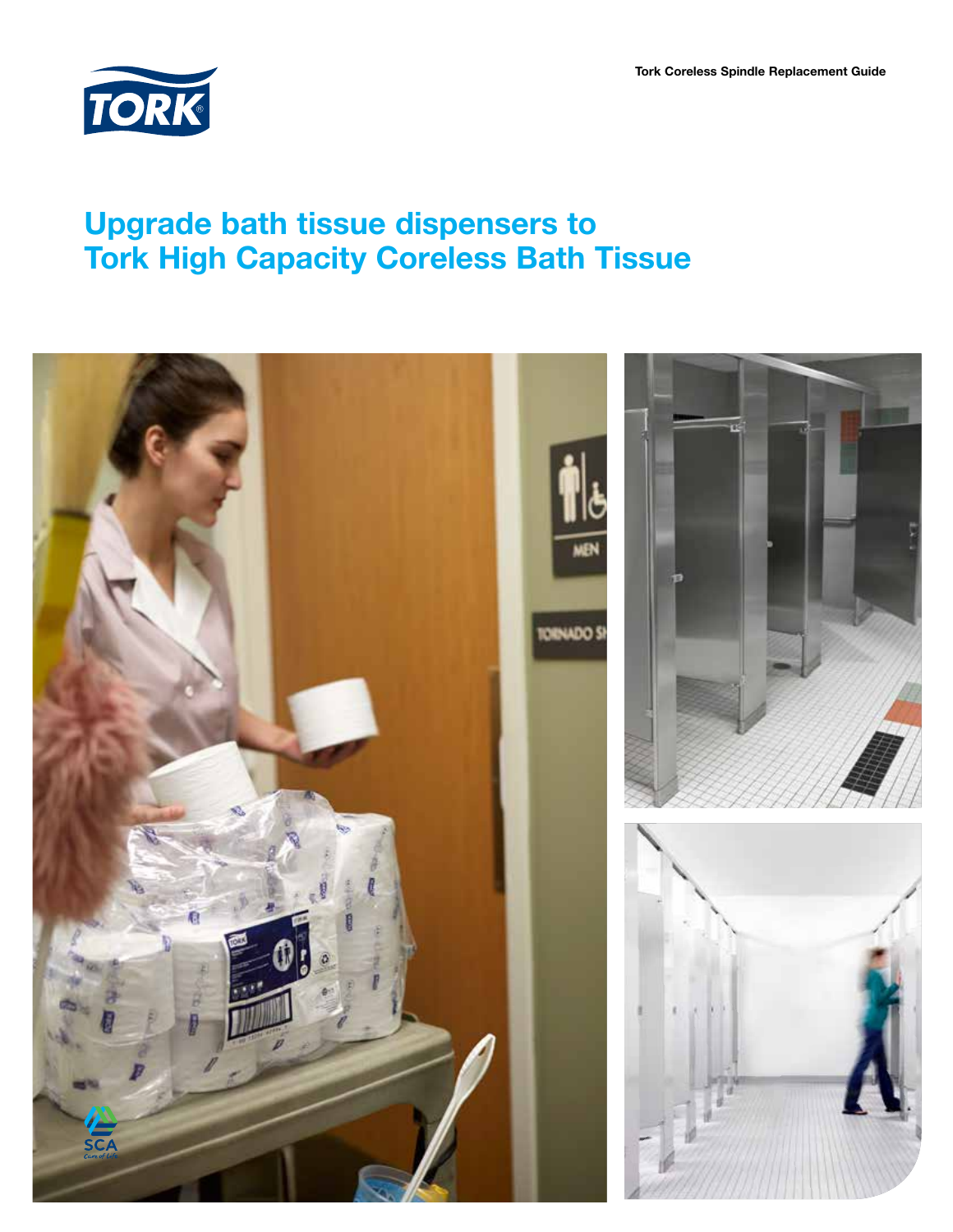| <b>TAH</b><br><b>IS THE</b><br><b>IS THE</b><br><b>DOES IT HAVE</b><br><b>IS THE BODY</b><br><b>BODY SHAPE</b><br><b>BODY</b><br><b>METAL END PINS</b><br><b>SURFACE</b><br><b>COLLAPSIBLE</b><br><b>ROUND OR</b><br><b>OR LARGE END</b><br><b>SMOOTH OR</b><br><b>OVAL?</b><br><b>OR SOLID?</b><br><b>FLANGES?</b><br><b>RIBBED?</b><br><b>Choose this Tork Spindle</b><br><b>Body</b><br><b>Body Shape</b><br><b>End Pin(s)</b><br><b>Large End</b><br><b>Body Surface</b><br><b>Spindle SKU</b><br><b>Description</b><br><b>Metal</b><br><b>Collapsible</b><br><b>Flanges</b><br>Ribbed<br>No<br>Round<br>Yes<br><b>No</b><br>473030-00<br>$\bullet$ $\bullet$ Type A<br>Ribbed<br><b>No</b><br><b>No</b><br><b>No</b><br>473020-00<br>Round<br>$\frac{1}{2}$ Type B<br>473060-00<br><b>No</b><br><b>No</b><br>Smooth<br>Type D<br><b>No</b><br>Round<br>Smooth<br>473040-00<br><b>No</b><br>Flat/oval<br>Yes<br><b>No</b><br>$\frac{1}{2}$ Type C<br>$\overline{\phantom{a}}$<br>Round<br><b>No</b><br><b>No</b><br>473060-00<br>$\mathsf{Type}\ \mathsf{D}$<br>Yes<br>Smooth<br><b>No</b><br>Round<br><b>No</b><br><b>No</b><br>None<br>None<br>Yes<br>Round<br><b>No</b><br><b>No</b><br>Smooth<br>473060-00<br>Type D<br>Ribbed<br><b>No</b><br>Flat/oval<br>Yes<br>None<br><b>No</b><br>None<br>473030-00<br>Yes<br>Round<br>$\frac{1}{2}$ Type A<br><b>No</b><br>Smooth<br>Yes<br>$\begin{array}{ccc}\n\bullet & & & \bullet & & \bullet\n\end{array}$<br>473040-00<br>Yes<br><b>No</b><br>Round<br><b>No</b><br>Smooth<br>Type C<br>Smooth/Ribbed<br>Yes<br>Partial<br>473040-00<br>Round<br><b>No</b><br>Type C | 1                                                     | $\mathbf{2}$ | 3 |  |  | 5 | <i><b>Inational</b></i><br><b>EVERYTHING WHOLESALE</b> |  |  |                                             |  |
|----------------------------------------------------------------------------------------------------------------------------------------------------------------------------------------------------------------------------------------------------------------------------------------------------------------------------------------------------------------------------------------------------------------------------------------------------------------------------------------------------------------------------------------------------------------------------------------------------------------------------------------------------------------------------------------------------------------------------------------------------------------------------------------------------------------------------------------------------------------------------------------------------------------------------------------------------------------------------------------------------------------------------------------------------------------------------------------------------------------------------------------------------------------------------------------------------------------------------------------------------------------------------------------------------------------------------------------------------------------------------------------------------------------------------------------------------------------------------------------------------------------------------------------------------------------------------------------------------------------------------|-------------------------------------------------------|--------------|---|--|--|---|--------------------------------------------------------|--|--|---------------------------------------------|--|
| Color                                                                                                                                                                                                                                                                                                                                                                                                                                                                                                                                                                                                                                                                                                                                                                                                                                                                                                                                                                                                                                                                                                                                                                                                                                                                                                                                                                                                                                                                                                                                                                                                                      | <b>LOR IS</b><br>THE.<br><b>RRENT</b><br><b>NDLE?</b> |              |   |  |  |   |                                                        |  |  |                                             |  |
|                                                                                                                                                                                                                                                                                                                                                                                                                                                                                                                                                                                                                                                                                                                                                                                                                                                                                                                                                                                                                                                                                                                                                                                                                                                                                                                                                                                                                                                                                                                                                                                                                            |                                                       |              |   |  |  |   |                                                        |  |  | <b>Alternative</b><br><b>Adapter Option</b> |  |
|                                                                                                                                                                                                                                                                                                                                                                                                                                                                                                                                                                                                                                                                                                                                                                                                                                                                                                                                                                                                                                                                                                                                                                                                                                                                                                                                                                                                                                                                                                                                                                                                                            |                                                       |              |   |  |  |   |                                                        |  |  |                                             |  |
| Chrome<br>ght or dark)<br>ght or dark)<br>ght or dark)<br>ght or dark)                                                                                                                                                                                                                                                                                                                                                                                                                                                                                                                                                                                                                                                                                                                                                                                                                                                                                                                                                                                                                                                                                                                                                                                                                                                                                                                                                                                                                                                                                                                                                     |                                                       |              |   |  |  |   |                                                        |  |  |                                             |  |
|                                                                                                                                                                                                                                                                                                                                                                                                                                                                                                                                                                                                                                                                                                                                                                                                                                                                                                                                                                                                                                                                                                                                                                                                                                                                                                                                                                                                                                                                                                                                                                                                                            |                                                       |              |   |  |  |   |                                                        |  |  | Type C or B*                                |  |
|                                                                                                                                                                                                                                                                                                                                                                                                                                                                                                                                                                                                                                                                                                                                                                                                                                                                                                                                                                                                                                                                                                                                                                                                                                                                                                                                                                                                                                                                                                                                                                                                                            |                                                       |              |   |  |  |   |                                                        |  |  |                                             |  |
|                                                                                                                                                                                                                                                                                                                                                                                                                                                                                                                                                                                                                                                                                                                                                                                                                                                                                                                                                                                                                                                                                                                                                                                                                                                                                                                                                                                                                                                                                                                                                                                                                            |                                                       |              |   |  |  |   |                                                        |  |  | Type C or B*                                |  |
|                                                                                                                                                                                                                                                                                                                                                                                                                                                                                                                                                                                                                                                                                                                                                                                                                                                                                                                                                                                                                                                                                                                                                                                                                                                                                                                                                                                                                                                                                                                                                                                                                            |                                                       |              |   |  |  |   |                                                        |  |  |                                             |  |
|                                                                                                                                                                                                                                                                                                                                                                                                                                                                                                                                                                                                                                                                                                                                                                                                                                                                                                                                                                                                                                                                                                                                                                                                                                                                                                                                                                                                                                                                                                                                                                                                                            |                                                       |              |   |  |  |   |                                                        |  |  | Type C or $B^*$                             |  |
|                                                                                                                                                                                                                                                                                                                                                                                                                                                                                                                                                                                                                                                                                                                                                                                                                                                                                                                                                                                                                                                                                                                                                                                                                                                                                                                                                                                                                                                                                                                                                                                                                            |                                                       |              |   |  |  |   |                                                        |  |  |                                             |  |
|                                                                                                                                                                                                                                                                                                                                                                                                                                                                                                                                                                                                                                                                                                                                                                                                                                                                                                                                                                                                                                                                                                                                                                                                                                                                                                                                                                                                                                                                                                                                                                                                                            |                                                       |              |   |  |  |   |                                                        |  |  |                                             |  |
|                                                                                                                                                                                                                                                                                                                                                                                                                                                                                                                                                                                                                                                                                                                                                                                                                                                                                                                                                                                                                                                                                                                                                                                                                                                                                                                                                                                                                                                                                                                                                                                                                            |                                                       |              |   |  |  |   |                                                        |  |  | Type D                                      |  |
|                                                                                                                                                                                                                                                                                                                                                                                                                                                                                                                                                                                                                                                                                                                                                                                                                                                                                                                                                                                                                                                                                                                                                                                                                                                                                                                                                                                                                                                                                                                                                                                                                            |                                                       |              |   |  |  |   |                                                        |  |  |                                             |  |
| Yes<br>No<br>ght or dark)<br>Round<br><b>No</b><br>Smooth<br>473040-00<br>Type C**                                                                                                                                                                                                                                                                                                                                                                                                                                                                                                                                                                                                                                                                                                                                                                                                                                                                                                                                                                                                                                                                                                                                                                                                                                                                                                                                                                                                                                                                                                                                         |                                                       |              |   |  |  |   |                                                        |  |  | Type $D$ or $B^*$                           |  |
| 473020-00<br>Yes<br>Yes<br>Smooth<br>Grey<br><b>No</b><br>Type B<br>Round<br>$\overline{\phantom{a}}$                                                                                                                                                                                                                                                                                                                                                                                                                                                                                                                                                                                                                                                                                                                                                                                                                                                                                                                                                                                                                                                                                                                                                                                                                                                                                                                                                                                                                                                                                                                      |                                                       |              |   |  |  |   |                                                        |  |  |                                             |  |



# How to use the Tork Spindle Guide

| Ask these 5 easy questions:       |                    |            |                                                                            |                                                                        |                                                                       |  |                                   |                                                                                        |                                                                            | <b>EVERYTHING WHOLESALE</b>                        |                                      |                                         |  |
|-----------------------------------|--------------------|------------|----------------------------------------------------------------------------|------------------------------------------------------------------------|-----------------------------------------------------------------------|--|-----------------------------------|----------------------------------------------------------------------------------------|----------------------------------------------------------------------------|----------------------------------------------------|--------------------------------------|-----------------------------------------|--|
|                                   |                    |            | <b>WHAT</b><br><b>COLOR IS</b><br>THE<br><b>CURRENT</b><br><b>SPINDLE?</b> | <b>IS THE</b><br><b>BODY</b><br><b>COLLAPSIBLE</b><br><b>OR SOLID?</b> | <b>IS THE</b><br><b>BODY SHAPE</b><br><b>ROUND OR</b><br><b>OVAL?</b> |  |                                   | <b>DOES IT HAVE</b><br><b>METAL END PINS</b><br><b>OR LARGE END</b><br><b>FLANGES?</b> | <b>IS THE BODY</b><br><b>SURFACE</b><br><b>SMOOTH OR</b><br><b>RIBBED?</b> |                                                    |                                      |                                         |  |
| If they have this current spindle |                    |            |                                                                            |                                                                        |                                                                       |  |                                   |                                                                                        |                                                                            | <b>Choose this Tork Spindle</b>                    |                                      |                                         |  |
| <b>Manufacturer</b>               | <b>Spindle SKU</b> |            | <b>Body Color</b>                                                          | <b>Body</b><br><b>Collapsible</b>                                      | <b>Body Shape</b>                                                     |  | <b>End Pin(s)</b><br><b>Metal</b> | <b>Flanges</b>                                                                         | Large End   Body Surface                                                   | <b>Spindle SKU</b>                                 | <b>Description</b>                   | <b>Alternative</b><br><b>Adapter Op</b> |  |
| ASI+Frost                         |                    |            | <b>Black</b>                                                               | <b>No</b>                                                              | Round                                                                 |  | Yes                               | <b>No</b>                                                                              | Ribbed                                                                     | 473030-00                                          | $\bullet$ $\bullet$ Type A           |                                         |  |
| <b>Bobrick</b>                    | B 4288-9           |            | <b>Black</b>                                                               | <b>No</b>                                                              | Round                                                                 |  | <b>No</b>                         | <b>No</b>                                                                              | Ribbed                                                                     | 473020-00<br>$\begin{array}{c} \hline \end{array}$ | Type B                               |                                         |  |
| <b>Bobrick</b>                    | B 283-604          |            | <b>Black</b>                                                               | <b>No</b>                                                              | Round                                                                 |  | <b>No</b>                         | <b>No</b>                                                                              | Smooth                                                                     | 473060-00<br>$\blacktriangleright$                 | Type D                               | Type C or B*                            |  |
| <b>Bobrick</b>                    | B 273-103          |            | <b>Black</b>                                                               | <b>No</b>                                                              | Flat/oval                                                             |  | Yes                               | <b>No</b>                                                                              | Smooth                                                                     | 473040-00                                          | $\bigoplus$ Type C                   |                                         |  |
| <b>Bobrick</b>                    | B283-504           | $\sqrt{1}$ | Silver/Chrome                                                              | Yes                                                                    | Round                                                                 |  | <b>No</b>                         | <b>No</b>                                                                              |                                                                            | 473060-00<br>$\blacktriangleright$                 | Type D                               | Type C or B <sup>*</sup>                |  |
| <b>Bradley</b>                    | <b>PIO-571</b>     |            | White                                                                      | <b>No</b>                                                              | Round                                                                 |  | <b>No</b>                         | <b>No</b>                                                                              | Smooth                                                                     | None                                               | None                                 |                                         |  |
| <b>Bradley</b>                    | P10-560            | $\sqrt{2}$ | White                                                                      | Yes                                                                    | Round                                                                 |  | <b>No</b>                         | <b>No</b>                                                                              | Smooth                                                                     | 473060-00<br>r <sup>4</sup>                        | Type D                               | Type C or $B^*$                         |  |
| <b>Bradley</b>                    | P10-550            | ELE        | Grey (light or dark)                                                       | <b>No</b>                                                              | Flat/oval                                                             |  | Yes                               | <b>No</b>                                                                              | Ribbed                                                                     | None                                               | None                                 |                                         |  |
| Georgia-Pacific                   | 50012              |            | Grey (light or dark)                                                       | Yes                                                                    | Round                                                                 |  | <b>No</b>                         | Yes                                                                                    | Smooth                                                                     | 473030-00<br>$\mathbf{h}$                          | Type A                               |                                         |  |
| Georgia-Pacific                   | 50030 (new)        |            | Grey (light or dark)                                                       | Yes                                                                    | Round                                                                 |  | No                                | No                                                                                     | Smooth                                                                     | 473040-00                                          | Type C<br>$\overline{a}$             | Type D                                  |  |
| Georgia-Pacific                   | 50030 (old)        |            | Grey (light or dark)                                                       | Yes                                                                    | Round                                                                 |  | No                                | Partial                                                                                | Smooth/Ribbed                                                              | 473040-00<br>$\blacktriangleright$                 | Type C                               |                                         |  |
| Georgia-Pacific                   | 50040              | 2000       | Grey (light or dark)                                                       | Yes                                                                    | Round                                                                 |  | <b>No</b>                         | No                                                                                     | Smooth                                                                     | 473040-00                                          | Type C**<br>$\overline{\phantom{a}}$ | Type D or B*                            |  |
| Georgia-Pacific                   | 50011              |            | Black/Grey                                                                 | Yes                                                                    | Round                                                                 |  | No                                | Yes                                                                                    | Smooth                                                                     | 473020-00<br>$+1$                                  | Type B                               |                                         |  |
|                                   |                    |            |                                                                            |                                                                        |                                                                       |  |                                   |                                                                                        |                                                                            |                                                    |                                      |                                         |  |